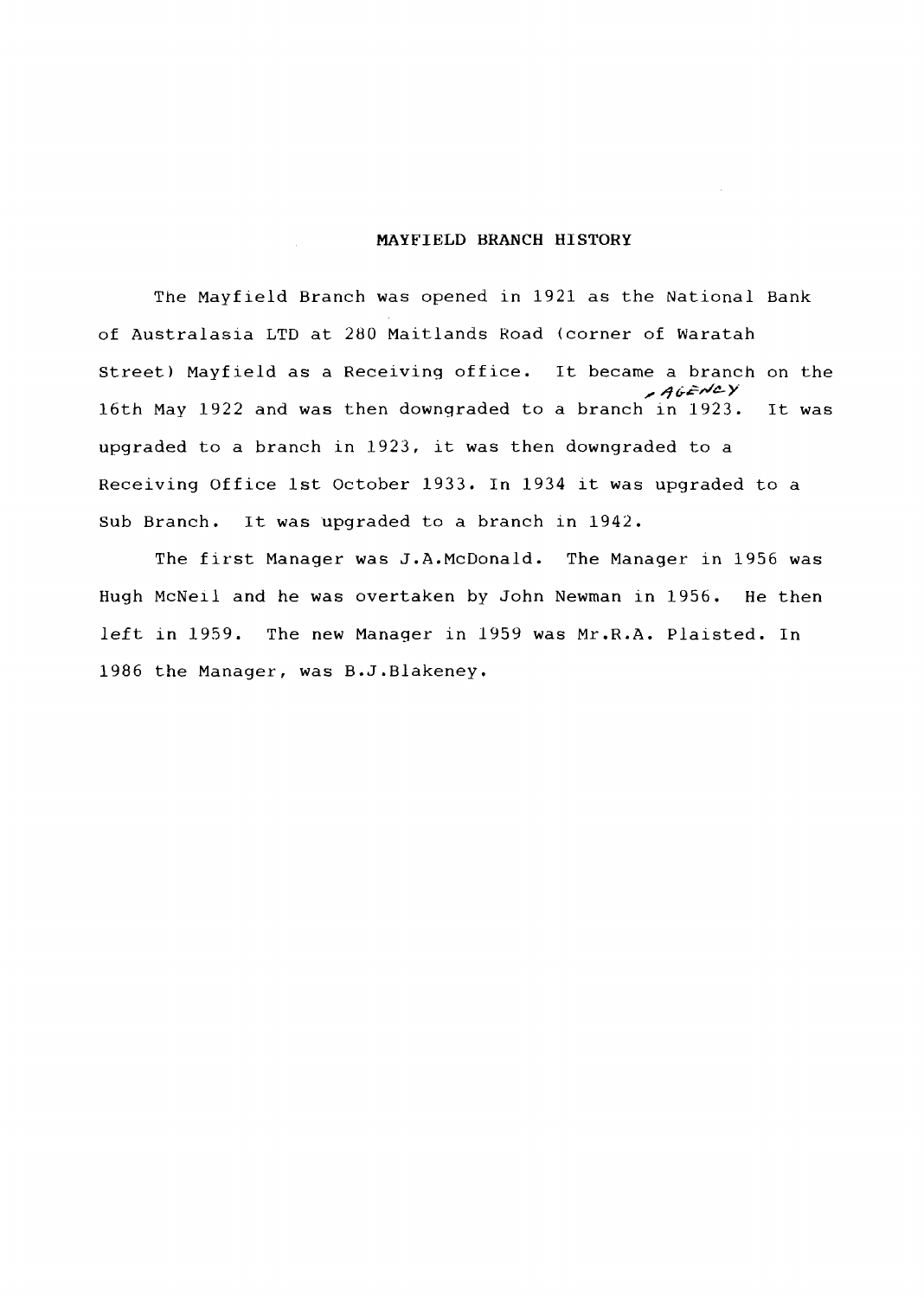un noumes. Aletropolition offices d'alement por 27. June 1921- mas submitted Stapp Changes-voire de alt with as per Register Bonds Stocks C. H was reported That 10000 Vialorian 52%-stock has been sold at 98%. net, to book value being 982%. This was approved. Red form applications No 1803 to 1807 were. cornidered and dealt with an per Register. Bills discounted and purchased totaling 228.139:12:11, au par Register, vere componient. Baux Premises, May Pield. 15 (1)- Vender of Thorrias Douthor at \$2.770 for exection of neur premises, was accepted. Red Form applications from Victoriais as per Register. Stopp Changes, Victorian Brancher vers approved as per Register. Read and component JMM/MCO NATIONAL BANK BOGAD MINUTES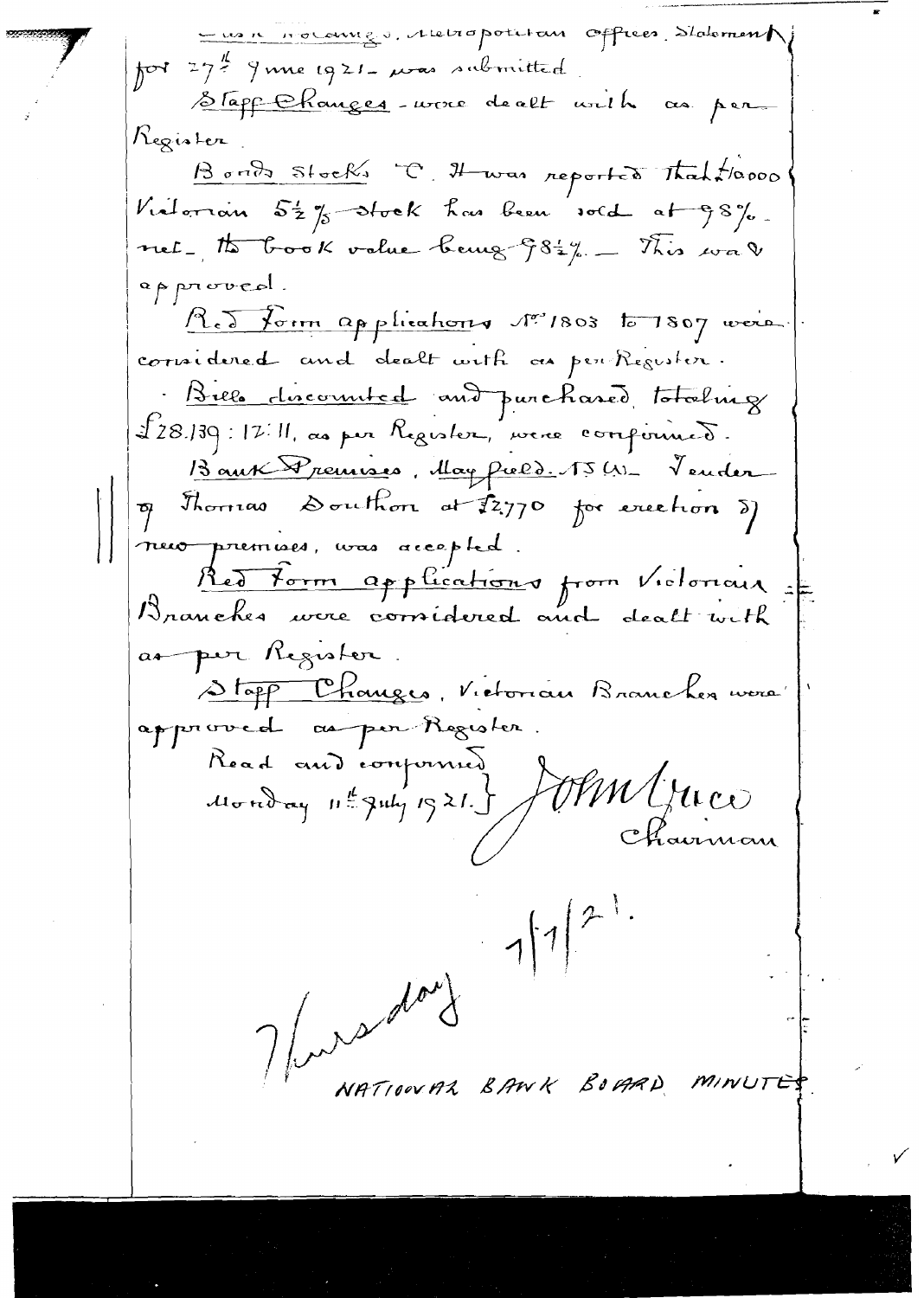

# **LAVINGTON NTH. ALBURY JUNCTION**

Lavington/North Albury Junction<br>staff pose for the "Nautilus"<br>camera outside their attractive *temporary premises: Left to right -Frank Willmor, N. C. Bell (Manager) and Bruce lames.* 

ager, who has been with us since April, 1956; to familiar faces at Parkes. Accountant D. J. Maddison; Teller David Bow- In their places, we have welcomed Mr. R. A.

Liverpool Street, is to be replaced, we understand, both girls for their future happiness.<br>by Gordon Grainger from Molesworth Street, Lis-<br>Regarded as "permanent" members of the staff by Gordon Grainger from Molesworth Street, Lis-<br>more, Branch.

he cannot indulge his hobby of sailing. Service.<br>That's all for now; best wishes for '59 to all our Our

## **MAYFIELD**

Once again our "Tickler Box" reminded us of **NAUTILUS**<br>
The pleasant duty to report to our friends through **NAUTILUS**<br>
NAUTILUS **NAUTILUS** our pleasant duty to report to our friends through

Several staff changes have taken place during the past year: 'Mr. J. M. Newman, our former **DEADLINE JUNE ISSUE-**Manager, was bidden farewell by a small gathering **APRIL 28 APRIL 28 APRIL 28 of staff members from Newcastle, Newcastle West**<br>and Mayfield Branches when he left the Newcastle **Address Contributions:—Nautilus**, and Mayfield Branches when he left the Newcastle **Address Contributions:**--Naut<br>District to take up the position of Manager Wasin District to take up the position of Manager Wagin **C/o Your Capital Office**  Branch in his home State of Western Australia;

**NAUTILUS** 

**ORANGE PARS** Malcolm Wade reported for duty as Teller Dubbo, but since then we understand he has been "slinging" Orange Branch greets "Nautilus" readers again a rifle over his shoulder doing his National Service<br>with a few short pars. concerning the staff. Training; and Col Dunn, our former Teller, should, with a few short pars. concerning the staff. Training; and Col Dunn, our former Teller, should,<br>"Our staff consists of six: Mr. H. J. Rose, Man- by now, be having no trouble in saying "Hello"

ditch; Ledgerkeeper "M" June Matthews; Typiste/ Plaisted, from Gnowangerup (W.A.) Branch, as<br>Clerk Margaret Cameron; and Junior Graeme Manager, Ron Wilkinson, from N.S.W. Relieving Weeks. In farewelling Ledgerkeeper Peter Stephenson and Selwyn Taylor, from Newcastle West Branch, In farewelling Ledgerkeeper Peter Stephenson and Selwyn Taylor, from Newcastle West Branch, to the Relieving Staff, we congratulated him on as Ledgerkeeper. Mara Evalks was transferred attaining his majority. June Matthews at the Matthews, previously match and took over the Junior duties from Palela Vaughan who has since resigned from Newcastle West Branch to be married. Margaret Cameron, who joined the Service here from Newcastle West Branch to be married. Wedding bells were ringing in Mara's ears when<br>she resigned on Christmas Eve and returned to 1957, has returned to replace June as Typiste. she resigned on Christmas Eve and returned to David Bowditch, who will be leaving us for Albury to be married. Our best wishes went to be replaced, we understand. both girls for their future happiness.

ore, Branch.<br>Graeme Weeks, who came to us from Hastings, Clerk Peggy McCall, while our newest member is Graeme Weeks, who came to us from Hastings, Clerk Peggy McCall, while our newest member is Victoria, Branch, has settled down well, but regrets Junior Clerk Brian Smith who has just joined the

That's all for now; best wishes for '59 to all our Our big social event of the year was held at friends and fellow officers.<br>
That's all for now; best wishes for '59 to all our Our big social event of the year was held at castle, Newcastle West, Maitland and Mayfield Branches, together with their wives and friends,<br> **FROM "TICKLER BOX" TO "NAUTULUS"** ime was had by all.<br>
time was had by all.

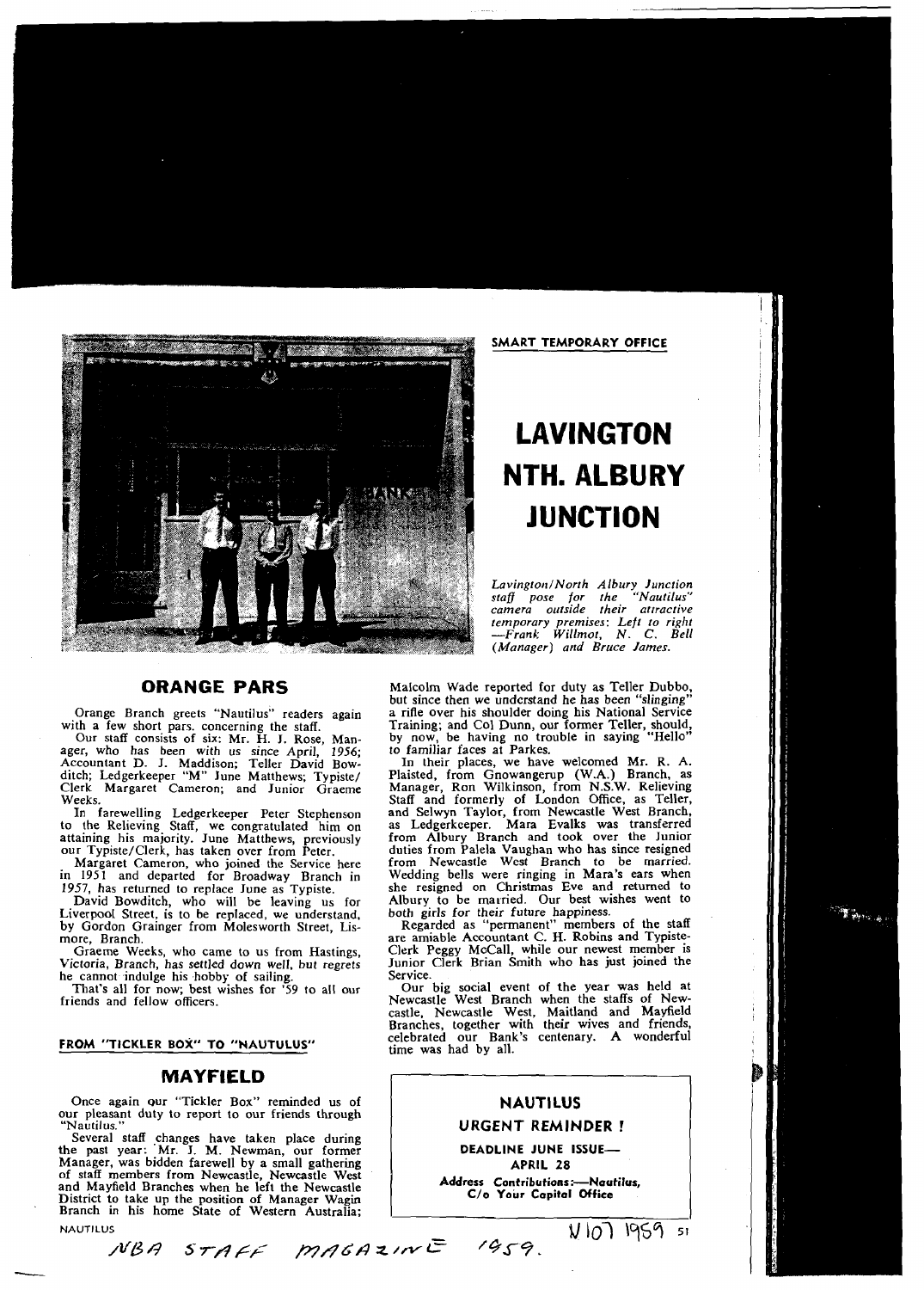## **LEDGER DEPARTMENT**

Ledger Department have decided to celebrate the move to their new premises on the 1st floor with a note to "Nautilus".

There was great excitement when the date was finally set for this **Great Event.** What a vast difference to our old cramped quarters! We find we can now walk (or slide) quite a way without bumping into anybody. The place looks very gay and bright, with flowers on every window sill, and there is great rivalry between the Ledger Sets as to who has the best display.

Guess who the "Customer" was that Lyn Jordon found wandering around the banking chamber looking lost and worried? With her usual charm she<br>asked him could she assist, only to be courteously thanked in a "Broad English Brogue." Surprise! The situation looks grim in this photo. of Moles-<br>Surprise! We all thought Mr. Chapman was well worth Street, Lismore, but despite that, damage was

Have you seen Mrs. Donald lately? Nearly lost behind the Manager's old desk doing the new rates! About time, Ruth, after the cramped working space Scene. Lismore N.S.W. (Never So Wet!).<br>of former years.

of former years.<br>
Joan Wyatt's looking very glamorous in a new **Street, Branch (Chadney, Dedman, Endean).**<br>
Joan Wyatt's looking very glamorous in a new **Street, Branch (Chadney, Dedman, Endean).**<br>
"high society" after sha "high society" after shaking hands with Lord and Act. In a Canadian-type canoe, imagine the Lady Mountbatten at a Reception held in their above D.P. paddling along the city streets at 9 a.m.,<br>honour at the Trocadero. Sunday morning. 19th February. followed by

Joan Cleary are flashing diamond rings third finger carpet on the steps nor welcome party awaited their<br>left hand. The first Engagements in Ledger Depart, arrival at the end of their hazardous journey—the left hand. The first Engagements in Ledger Depart- arrival at the end of their hazardous journey—the<br>ment for many a long year! Engagements affect dif- steps of Molesworth Street Branch! At least one ment for many a long year! Engagements affect dif-<br>ferent people in different ways. Margaret seemed to member of the party had felt chary of accepting ferent people in different ways. Margaret seemed to member of the Party had felt chary of accepting fare badly-she has just returned after a fortnight's sick leave!

being absent for quite a few months. They couldn't  $\sigma$ <sup>I</sup> the scorn of the many junior "Davy Crocketts" before stand the mad rush in our old quarters, so gathered and milling around at the point of embarkation! Before<br>un their belongings and a few machines and took all the Branch was reached, said member more than up their belongings and a few machines and took the Branch was reached, said member more than<br>themselves off to the peace and quiet of the 2nd once felt like getting out to walk (and several times themselves off to the peace and quiet of the 2nd

field Branch since commencement of business in sunshine on the Sunday, minimised what could have<br>field Branch since commencement of business in been a nasty situation. The electricity and 'phone

all the steel mills with which the district abounds, and as a result soot and grime is not uncommon.

bane, the reins are now held by John Newman (late  $\frac{1}{2}$  business as usual , and, although there were many of Midland Innetion  $W_A$ ) who is finding that  $\frac{1}{2}$  weary men about, all were thankful that the of Midland Junction, W.A.), who is finding that weary men about, all nasnalum and ki-kuvu grows a lot faster over here damage had been small. paspalum and ki-kuyu grows a lot faster over here than they do in the West.

job of keeping the staff in line, but he carries it Taylor please note). A snake (reported to have off with a skill and verve that is admired by all. infiltrated from the Bank of N.S.W. next door)

bong (don't ask us where that is), and Malcolm Enquiry counter a week or so ago. It was rumoured

her out-of-office hours leading a girls' hockey team. **NAUTILUS** 

# **SYDNEY OFFICE Example 20 ASSESSMENT CONTROLLY ASSESSMENT CONTROLLY ASSESSMENT CONTROLLY ASSESSMENT CONTROLLY AND A LUCKY LISMORE**



Surprise! We all thought Chapman was *worth Street, Lismore; but despite that, damage was* known! *small; the town and the Bank having a lucky escape.* 

Sunday morning, 19th February, followed by<br>ironical Red Indian war-whoops! Neither red Nancy Price, Margaret Talbot, Joan Wyatt and ironical Red Indian war-whoops! Neither red "workhouse", and would probably have found  $\sum_{n=1}^{\infty}$  set have now returned to the fold after urgent business elsewhere except for the thought  $\sum_{n=1}^{\infty}$  of the scorn of the many junior "Davy Crocketts" floor.<br>floor. almost did so without the wish!), but fortunately<br>no casualties were suffered.

**MAYFIELD** Twas a "fortunate" introduction to flooding for<br>some of the staff. Adequate warning of the impend-This is, as far as we can find out, the first con-<br>tribution to Nautilus that has been made from May-<br>field Branch since commencement of business in sunshine on the Sunday, minimised what could have been a nasty situation. The electricity and 'phone<br>services were unaffected, and as there was a good The Branch is situated right in the middle of services were unaffected, and as there was a good<br>the steel mills with which the district abounds supply of water (in this case from taps!) we soon had the Bank cleaned up with the assistance of cleaner, Ted Simes, and his hose. Monday, saw Hugh McNeil having recently departed for Bris-<br>ne the reins are now held by John Newman (late thusiness as usual", and, although there were many

Only further incident occurred some days later Charlie Robins, as Accountant, has the difficult when a use was found for a round ruler (Norm job of keeping the staff in line, but he carries it Taylor please note). A snake (reported to have infiltrated from the Bank of N.S.W. next door) Barry Cooper, our dynamic Ledgerkeeper, is at met a sad fate in the Banking Chamber! Another present on holidays in his home town of Wooden- met a similar fate when he (?) approached the met a similar fate when he (?) approached the that he was about to ask, "When are you going Our Typiste/Teller's Clerk, Peggy McCall, spends to open your Savings Bank?" If so, his sudden<br>r out-of-office hours leading a girls' hockey team. end was most appropriate!